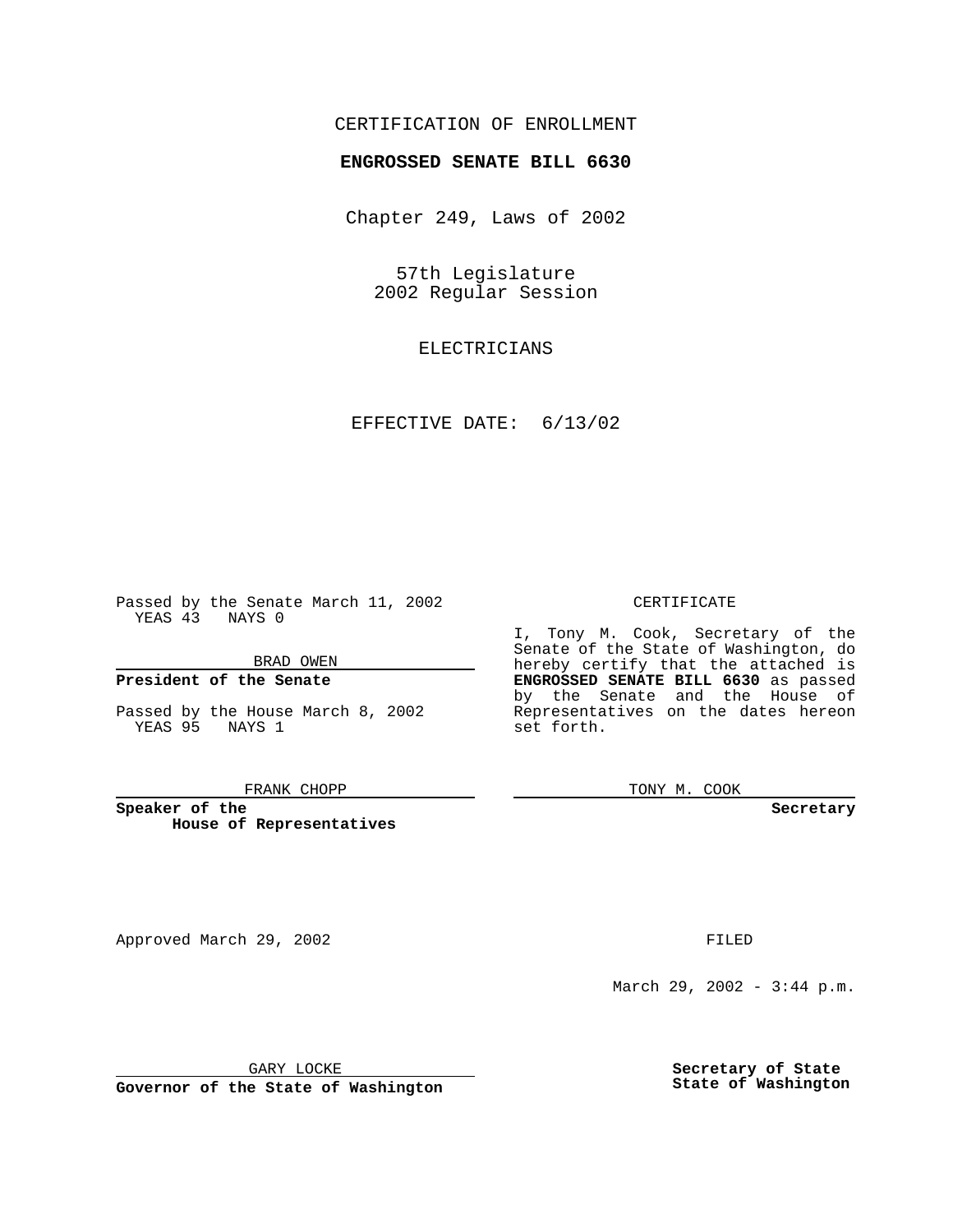## **ENGROSSED SENATE BILL 6630** \_\_\_\_\_\_\_\_\_\_\_\_\_\_\_\_\_\_\_\_\_\_\_\_\_\_\_\_\_\_\_\_\_\_\_\_\_\_\_\_\_\_\_\_\_\_\_

\_\_\_\_\_\_\_\_\_\_\_\_\_\_\_\_\_\_\_\_\_\_\_\_\_\_\_\_\_\_\_\_\_\_\_\_\_\_\_\_\_\_\_\_\_\_\_

### AS AMENDED BY THE HOUSE

Passed Legislature - 2002 Regular Session

# **State of Washington 57th Legislature 2002 Regular Session**

**By** Senators Prentice, Honeyford, Rasmussen and Sheahan

Read first time 01/23/2002. Referred to Committee on Labor, Commerce & Financial Institutions.

 AN ACT Relating to certification of electricians; and amending RCW 19.28.006, 19.28.041, 19.28.061, 19.28.161, 19.28.191, 19.28.201, 19.28.211, and 19.28.241.

BE IT ENACTED BY THE LEGISLATURE OF THE STATE OF WASHINGTON:

 **Sec. 1.** RCW 19.28.006 and 2001 c 211 s 1 are each amended to read as follows:

 The definitions in this section apply throughout this subchapter. (1) "Administrator" means a person designated by an electrical contractor to supervise electrical work and electricians in accordance with the rules adopted under this chapter.

(2) "Board" means the electrical board under RCW 19.28.311.

 (3) "Chapter" or "subchapter" means the subchapter, if no chapter number is referenced.

(4) "Department" means the department of labor and industries.

 (5) "Director" means the director of the department or the director's designee.

 (6) "Electrical construction trade" includes but is not limited to installing or maintaining electrical wires and equipment that are used for light, heat, or power and installing and maintaining remote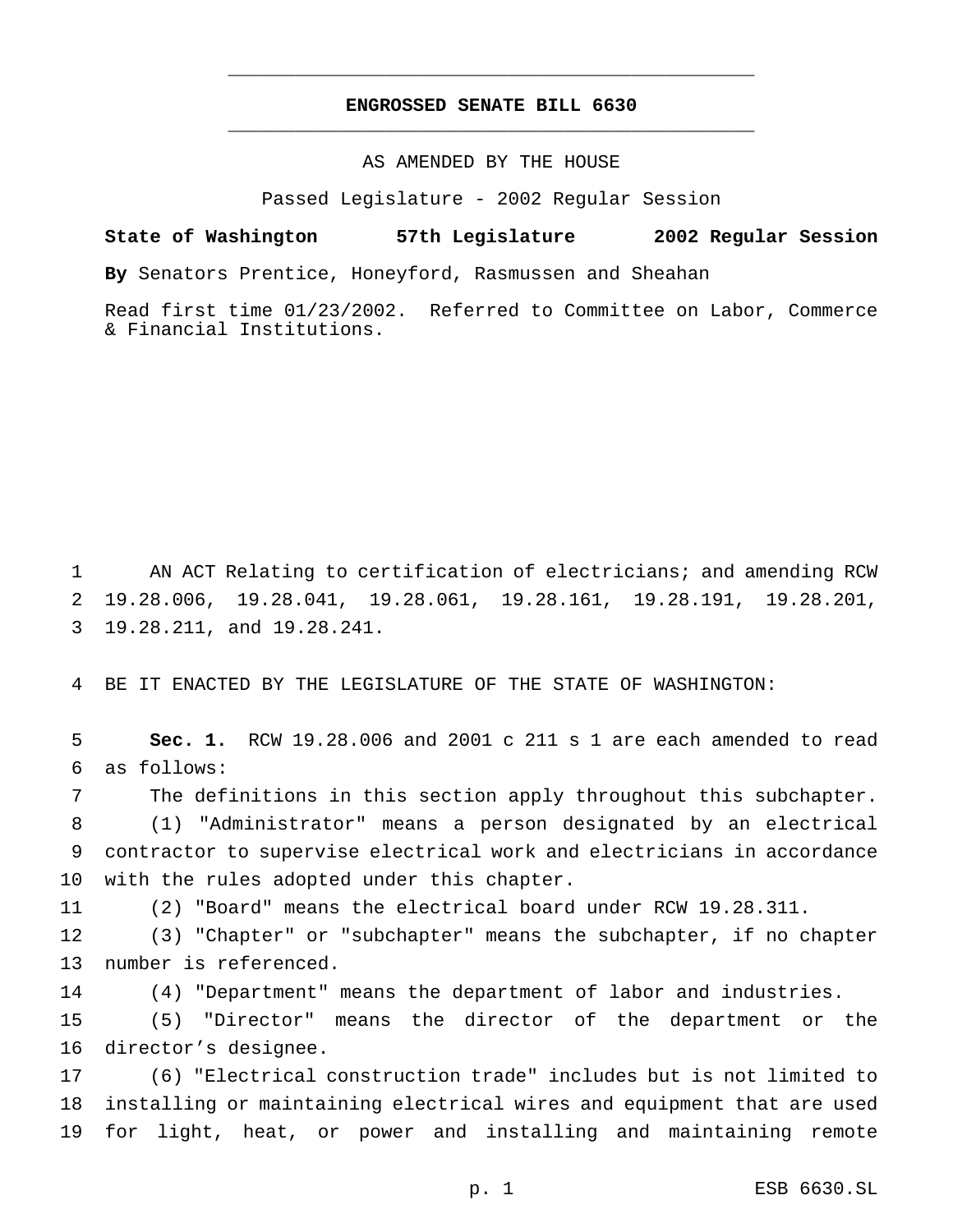control, signaling, power limited, or communication circuits or systems.

 (7) "Electrical contractor" means a person, firm, partnership, corporation, or other entity that offers to undertake, undertakes, submits a bid for, or does the work of installing or maintaining wires or equipment that convey electrical current.

 (8) "Equipment" means any equipment or apparatus that directly 8 uses, conducts, insulates, or is operated by electricity but does not 9 mean: Plug-in ((household)) appliances; or plug-in equipment as 10 determined by the department by rule.

 (9) "Industrial control panel" means a factory-wired or user-wired assembly of industrial control equipment such as motor controllers, switches, relays, power supplies, computers, cathode ray tubes, transducers, and auxiliary devices. The panel may include disconnect means and motor branch circuit protective devices.

 (10) "Journeyman electrician" means a person who has been issued a journeyman electrician certificate of competency by the department.

 (11) "Master electrician" means either a master journeyman 19 electrician or master specialty electrician.

 (12) "Master journeyman electrician" means a person who has been issued a master journeyman electrician certificate of competency by the 22 department and who may be designated by an electrical contractor to supervise electrical work and electricians in accordance with rules 24 adopted under this chapter.

 (13) "Master specialty electrician" means a person who has been issued a specialty electrician certificate of competency by the department and who may be designated by an electrical contractor to supervise electrical work and electricians in accordance with rules 29 adopted under this chapter.

 (14) "Specialty electrician" means a person who has been issued a specialty electrician certificate of competency by the department.

 **Sec. 2.** RCW 19.28.041 and 2001 c 211 s 3 are each amended to read as follows:

 (1) It is unlawful for any person, firm, partnership, corporation, or other entity to engage in, conduct, or carry on the business of installing or maintaining wires or equipment to convey electric current, or installing or maintaining equipment to be operated by electric current as it pertains to the electrical industry, without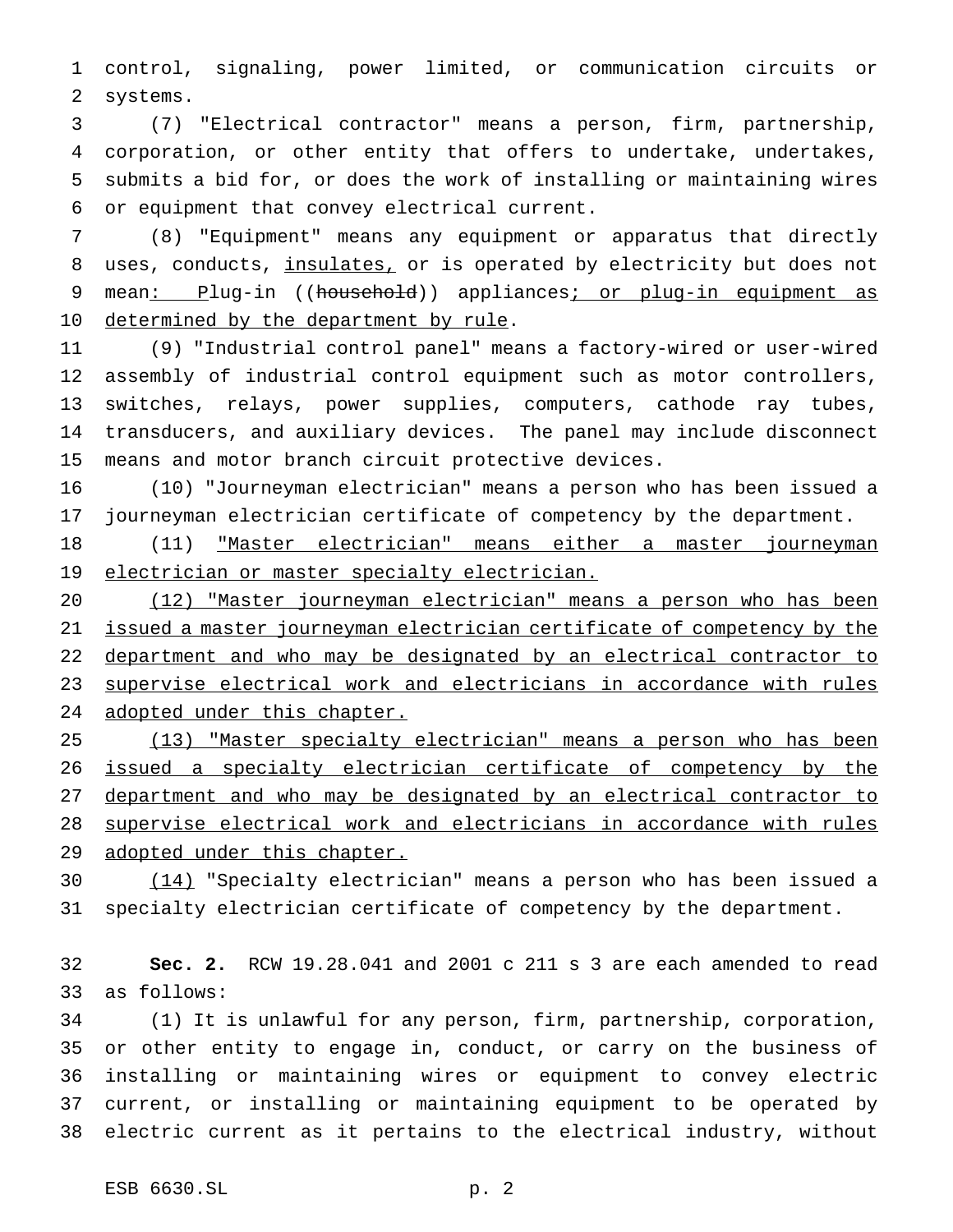having an unrevoked, unsuspended, and unexpired electrical contractor license, issued by the department in accordance with this chapter. All electrical contractor licenses expire twenty-four calendar months following the day of their issue. The department may issue an electrical contractors license for a period of less than twenty-four months only for the purpose of equalizing the number of electrical contractor licenses that expire each month. Application for an electrical contractor license shall be made in writing to the department, accompanied by the required fee. The application shall state:

 (a) The name and address of the applicant; in case of firms or partnerships, the names of the individuals composing the firm or partnership; in case of corporations, the names of the managing officials thereof;

 (b) The location of the place of business of the applicant and the name under which the business is conducted;

(c) Employer social security number;

 (d) Evidence of workers' compensation coverage for the applicant's employees working in Washington, as follows:

 (i) The applicant's industrial insurance account number issued by 21 the department;

 (ii) The applicant's self-insurer number issued by the department; or

 (iii) For applicants domiciled in a state or province of Canada subject to an agreement entered into under RCW 51.12.120(7), as permitted by the agreement, filing a certificate of coverage issued by the agency that administers the workers' compensation law in the applicant's state or province of domicile certifying that the applicant has secured the payment of compensation under the other state's or province's workers' compensation law;

(e) Employment security department number;

(f) State excise tax registration number;

 (g) Unified business identifier (UBI) account number may be substituted for the information required by (d) of this subsection if the applicant will not employ employees in Washington, and by (e) and (f) of this subsection; and

 (h) Whether a general or specialty electrical contractor license is sought and, if the latter, the type of specialty. Electrical contractor specialties include, but are not limited to: Residential,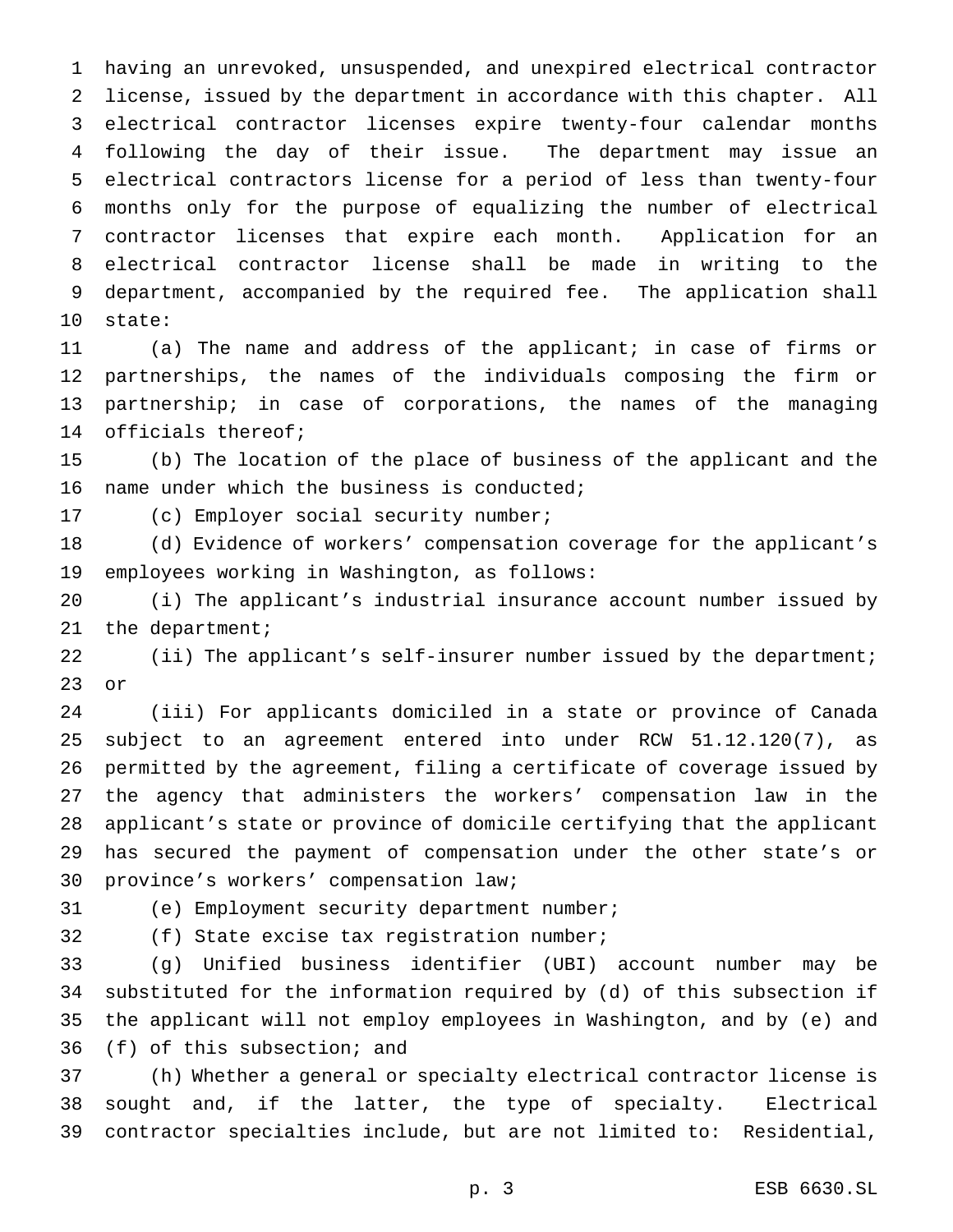1 ((domestic appliances,)) pump and irrigation, limited energy system, signs, nonresidential maintenance, restricted nonresidential 3 maintenance, appliance repair, and a combination specialty. A general electrical contractor license shall grant to the holder the right to engage in, conduct, or carry on the business of installing or maintaining wires or equipment to carry electric current, and installing or maintaining equipment, or installing or maintaining material to fasten or insulate such wires or equipment to be operated by electric current, in the state of Washington. A specialty electrical contractor license shall grant to the holder a limited right to engage in, conduct, or carry on the business of installing or maintaining wires or equipment to carry electrical current, and installing or maintaining equipment; or installing or maintaining material to fasten or insulate such wires or equipment to be operated by electric current in the state of Washington as expressly allowed by the license.

 (2) The department may verify the workers' compensation coverage information provided by the applicant under subsection (1)(d) of this section, including but not limited to information regarding the coverage of an individual employee of the applicant. If coverage is provided under the laws of another state, the department may notify the other state that the applicant is employing employees in Washington.

23 (3) The application for  $((a))$  an electrical contractor license shall be accompanied by a bond in the sum of four thousand dollars with the state of Washington named as obligee in the bond, with good and sufficient surety, to be approved by the department. The bond shall at all times be kept in full force and effect, and any cancellation or revocation thereof, or withdrawal of the surety therefrom, suspends the license issued to the principal until a new bond has been filed and approved as provided in this section. Upon approval of a bond, the department shall on the next business day deposit the fee accompanying the application in the electrical license fund and shall file the bond in the office. The department shall upon request furnish to any person, firm, partnership, corporation, or other entity a certified copy of the bond upon the payment of a fee that the department shall set by rule. The fee shall cover but not exceed the cost of furnishing the certified copy. The bond shall be conditioned that in any installation or maintenance of wires or equipment to convey electrical current, and equipment to be operated by electrical current, the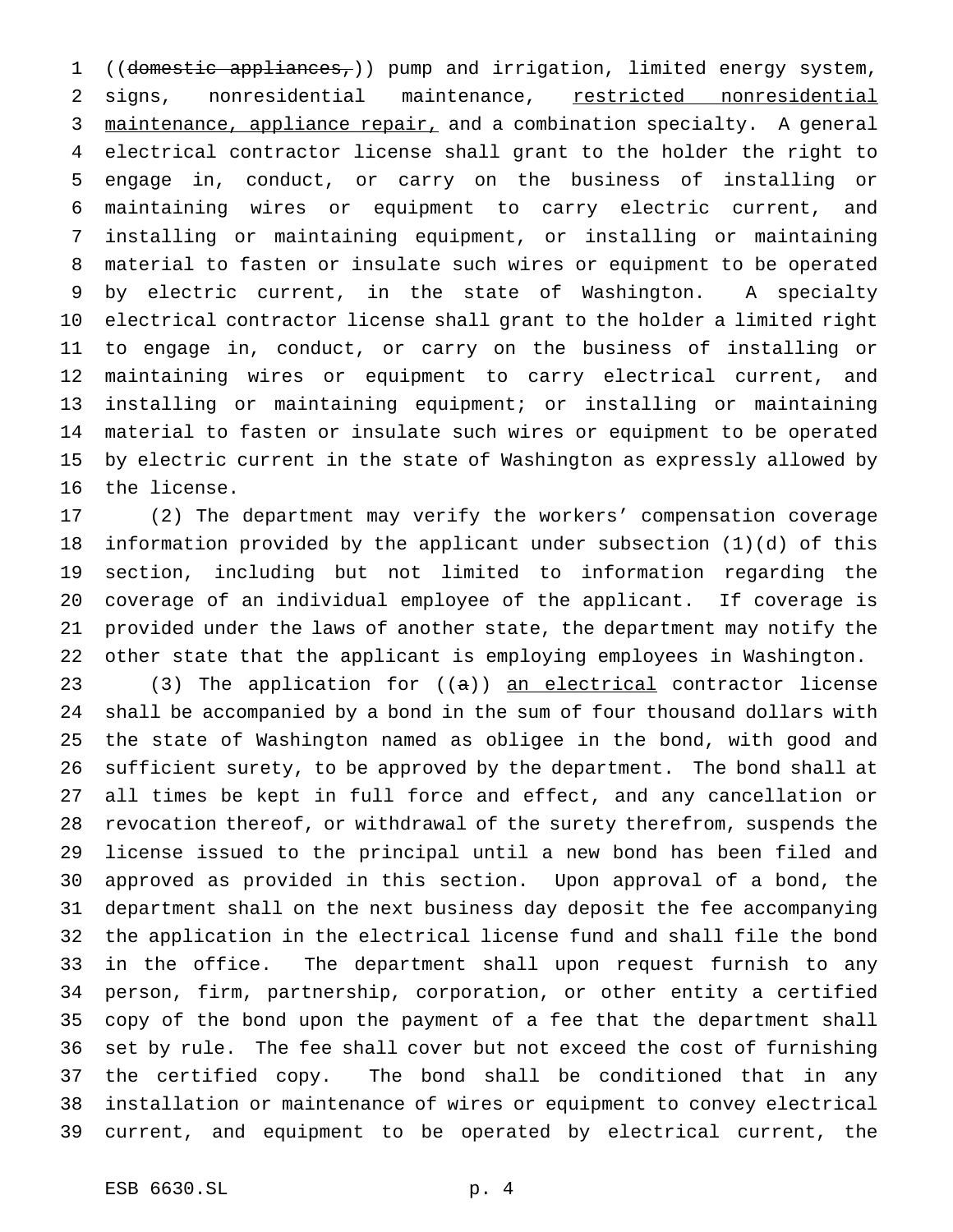principal will comply with the provisions of this chapter and with any electrical ordinance, building code, or regulation of a city or town adopted pursuant to RCW 19.28.010(3) that is in effect at the time of entering into a contract. The bond shall be conditioned further that the principal will pay for all labor, including employee benefits, and material furnished or used upon the work, taxes and contributions to the state of Washington, and all damages that may be sustained by any person, firm, partnership, corporation, or other entity due to a failure of the principal to make the installation or maintenance in accordance with this chapter or any applicable ordinance, building code, or regulation of a city or town adopted pursuant to RCW 19.28.010(3). In lieu of the surety bond required by this section the license applicant may file with the department a cash deposit or other negotiable security acceptable to the department. If the license applicant has filed a cash deposit, the department shall deposit the funds in a special trust savings account in a commercial bank, mutual savings bank, or savings and loan association and shall pay annually to the depositor the interest derived from the account.

 (4) The department shall issue general or specialty electrical contractor licenses to applicants meeting all of the requirements of this chapter. The provisions of this chapter relating to the licensing of any person, firm, partnership, corporation, or other entity including the requirement of a bond with the state of Washington named as obligee therein and the collection of a fee therefor, are exclusive, and no political subdivision of the state of Washington may require or issue any licenses or bonds or charge any fee for the same or a similar purpose. No person, firm, partnership, corporation, or other entity holding more than one specialty contractor license under this chapter may be required to pay an annual fee for more than one such license or to post more than one four thousand dollar bond, equivalent cash deposit, or other negotiable security.

 (5) To obtain a general or specialty electrical contractor license the applicant must designate an individual who currently possesses ((an)) a valid master journeyman electrician's certificate of competency, master specialty electrician's certificate of competency in 36 the specialty for which application has been made, or administrator's certificate as a general electrical contractor administrator or as a specialty electrical contractor administrator in the specialty for which application has been made.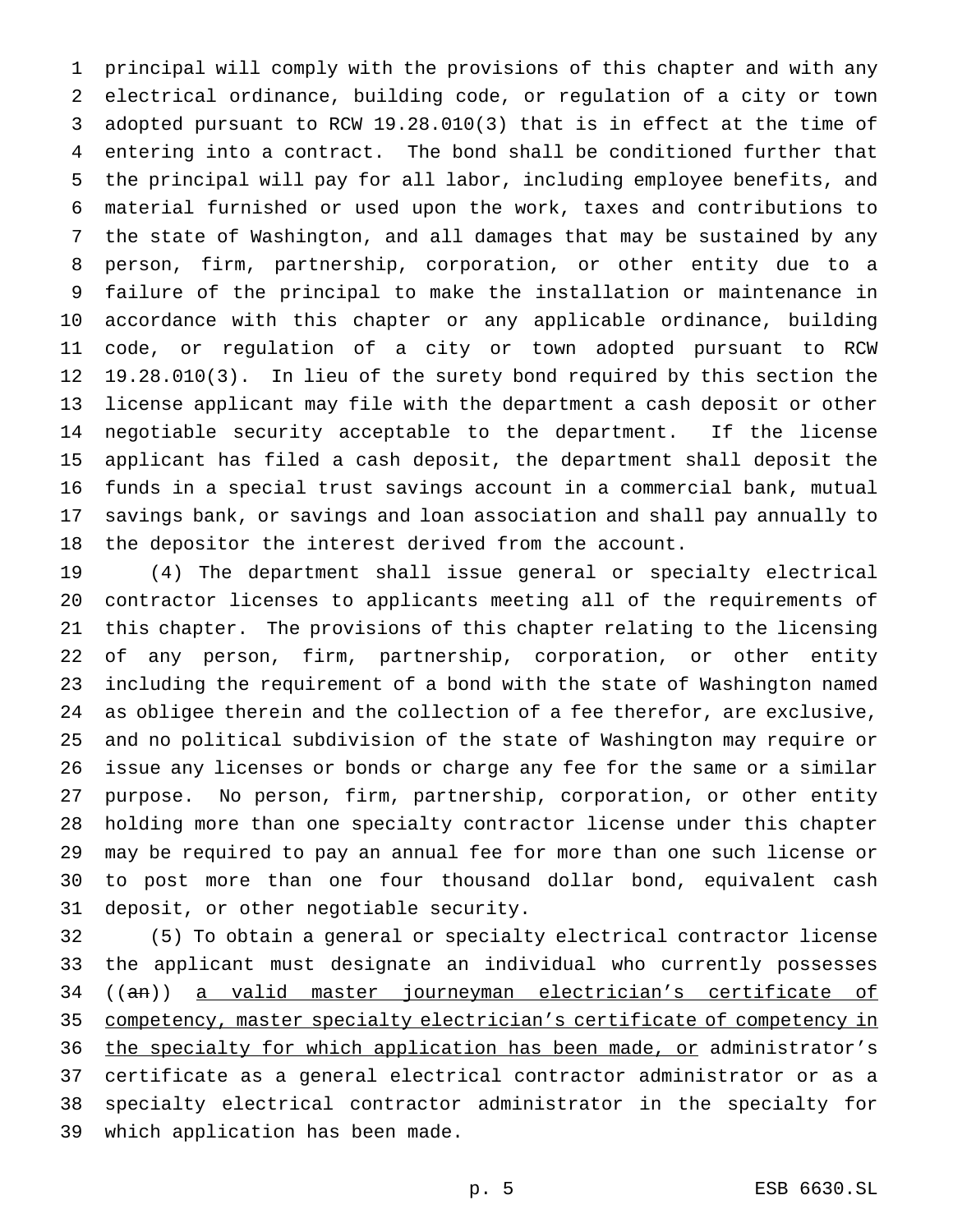(6) Administrator certificate specialties include but are not 2 limited to: Residential, ((domestic, appliance,)) pump and irrigation, 3 limited energy system, signs, nonresidential maintenance, restricted 4 nonresidential maintenance, appliance repair, and combination specialty. To obtain an administrator's certificate an individual must pass an examination as set forth in RCW 19.28.051 unless the applicant was a licensed electrical contractor at any time during 1974. Applicants who were electrical contractors licensed by the state of Washington at any time during 1974 are entitled to receive a general electrical contractor administrator's certificate without examination if the applicants apply prior to January 1, 1984. The board of electrical examiners shall certify to the department the names of all persons who are entitled to either a general or specialty electrical contractor administrator's certificate.

 **Sec. 3.** RCW 19.28.061 and 1996 c 241 s 3 are each amended to read as follows:

 (1) Each applicant for an electrical contractor's license, other than an individual, shall designate a supervisory employee or member of 19 the firm to take the required master electrician's or administrator's examination. Effective July 1, 1987, a supervisory employee designated 21 as the electrical contractor's master electrician or administrator shall be a full-time supervisory employee. This person shall be designated as master electrician or administrator under the license. 24 No person may concurrently qualify as master electrician or administrator for more than one contractor. If the relationship of the 26 master electrician or administrator with the electrical contractor is terminated, the contractor's license is void within ninety days unless 28 another master electrician or administrator is qualified by the board. 29 However, if the master electrician or administrator dies or is otherwise incapacitated, the contractor's license is void within one 31 hundred eighty days unless another master electrician or administrator 32 is qualified by the board. ((A certificate issued under this section 33 is valid for two years from the nearest birthdate of the administrator, 34 unless revoked or suspended, and further is nontransferable.)) The contractor must notify the department in writing within ten days if the master electrician's or administrator's relationship with the contractor terminates due to the master electrician's or administrator's death or incapacitation.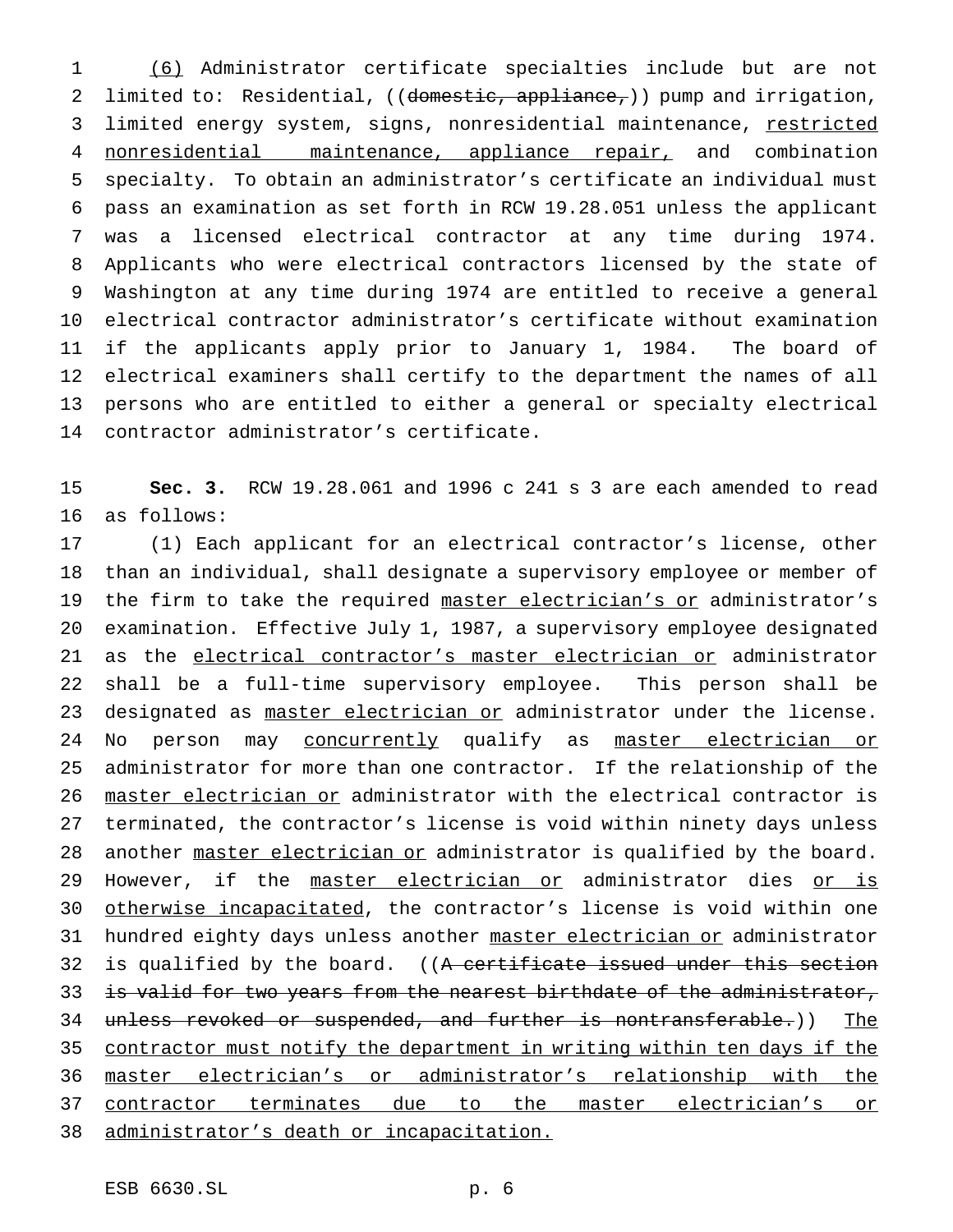(2) The department must issue an administrator's certificate to all applicants who have passed the examination as provided in RCW 19.28.051 and this section, and who have complied with the rules adopted under 4 this chapter. The administrator's certificate must bear the date of issuance, expires on the holder's birthday, and is nontransferable. The certificate must be renewed every three years, upon application, on or before the holder's birthday.

 (a) If the certificate holder demonstrates to the department that he or she has satisfactorily completed an annual eight-hour continuing 10 education course, the certificate may be renewed by appropriate application without examination unless the certificate has been 12 revoked, suspended, or not renewed within ninety days after the expiration date.

14 (b) The contents and requirements for satisfactory completion of the continuing education course must be determined by the director and 16 approved by the board.

17 (c) The department must accept proof of a certificate holder's satisfactory completion of a continuing education course offered in 19 another state as meeting the requirements for maintaining a current Washington state certificate if the department is satisfied the course is comparable in nature to that required in Washington state for maintaining a current certificate.

 (3) A fee must be assessed for each administrator's certificate and 24 for each renewal. An individual holding more than one administrator's 25 certificate under this chapter is not required to pay fees for more 26 than one certificate. The department must set the fees by rule for 27 issuance and renewal of a certificate. The fees must cover, but not exceed, the costs of issuing the certificates and of administering and enforcing the administrator certification requirements of this chapter.

30 (4) The department may deny an application for an administrator's certificate for up to two years if the applicant's previous administrator's certificate has been revoked for a serious violation and all appeals concerning the revocation have been exhausted. For the purposes of this section only, a serious violation is a violation that presents imminent danger to the public. The certificate may be renewed 36 for a ((two-year)) three-year period without examination by appropriate application unless the certificate has been revoked, suspended, or not renewed within ninety days after the expiration date. If the certificate is not renewed before the expiration date, the individual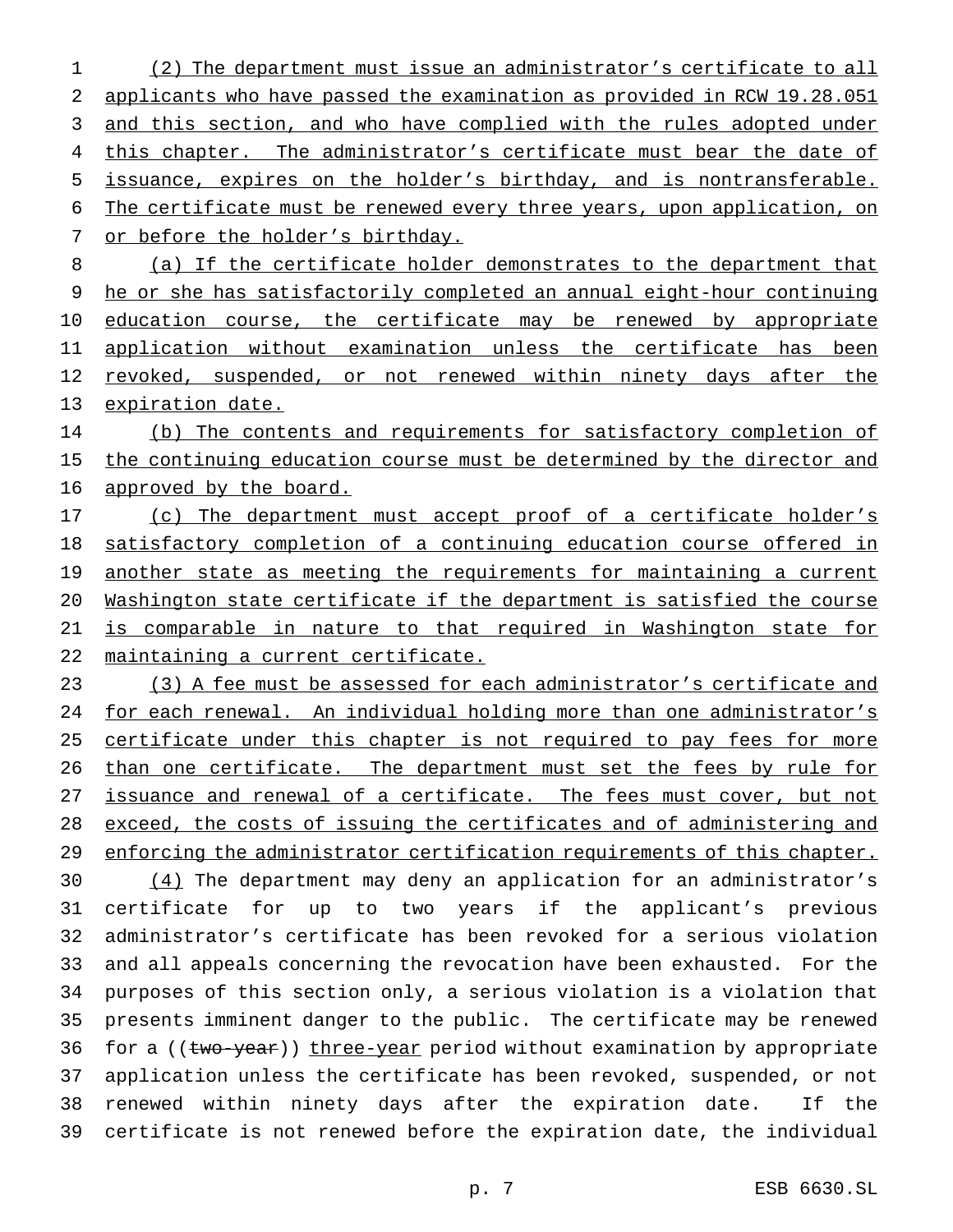1 shall pay twice the usual fee. ((An individual holding more than one 2 administrator's certificate under this chapter shall not be required to 3 pay annual fees for more than one certificate.)) A person may take the 4 administrator's ((test)) examination as many times as necessary to pass 5 without limit.

6  $((+2+))$  (5) The designated master electrician or administrator 7 shall:

8 (a) Be a member of the firm or a supervisory employee and shall be 9 available during working hours to carry out the duties of an 10 administrator under this section;

11 (b) Ensure that all electrical work complies with the electrical 12 installation laws and rules of the state;

13 (c) Ensure that the proper electrical safety procedures are used; 14 (d) Ensure that all electrical labels, permits, and licenses 15 required to perform electrical work are used;

16 (e) See that corrective notices issued by an inspecting authority 17 are complied with; and

18 (f) Notify the department in writing within ten days if the master 19 electrician or administrator terminates the relationship with the 20 electrical contractor.

21  $((+3))$   $(6)$  The department shall not by rule change the 22 administrator's duties under subsection  $((2+))$  (5) of this section.

23 **Sec. 4.** RCW 19.28.161 and 1997 c 309 s 1 are each amended to read 24 as follows:

25 (1) No person may engage in the electrical construction trade 26 without having a ((current)) valid master journeyman electrician 27 certificate of competency, journeyman electrician certificate of 28 competency, master specialty electrician certificate of competency, or 29 ((a current)) specialty electrician certificate of competency issued by 30 the department in accordance with this chapter. Electrician 31 certificate of competency specialties include, but are not limited to: 32 Residential, ((domestic appliances,)) pump and irrigation, limited 33 energy system, signs, ((and)) nonresidential maintenance, restricted 34 nonresidential maintenance, and appliance repair.

 (2) A person who is indentured in an apprenticeship program approved under chapter 49.04 RCW for the electrical construction trade or who is learning the electrical construction trade may work in the 38 electrical construction trade if supervised by a certified master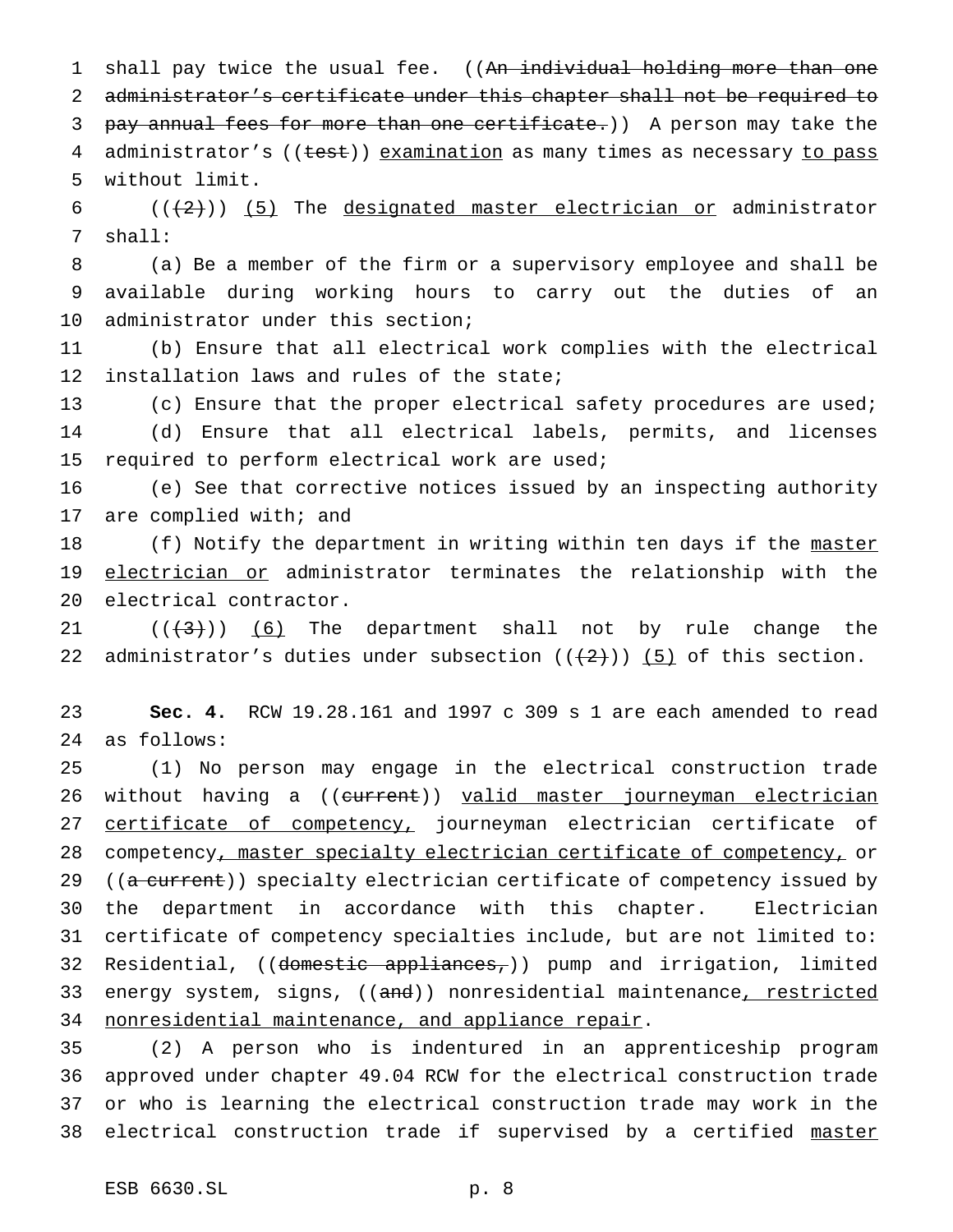1 journeyman electrician, journeyman electrician, master specialty 2 electrician in that electrician's specialty, or ((a certified)) specialty electrician in that electrician's specialty. All apprentices and individuals learning the electrical construction trade shall obtain an electrical training certificate from the department. The certificate shall authorize the holder to learn the electrical construction trade while under the direct supervision of a master 8 journeyman electrician, journeyman electrician, master specialty 9 electrician working in that electrician's specialty, or ((a)) specialty 10 electrician working in ((his or her)) that electrician's specialty. The holder of the electrical training certificate shall renew the 12 certificate ((annually)) biennially. At the time of renewal, the holder shall provide the department with an accurate list of the holder's employers in the electrical construction industry for the 15 previous ((year)) biennial period and the number of hours worked for 16 each employer.  $((An annual))$  A biennial fee shall be charged for the issuance or renewal of the certificate. The department shall set the fee by rule. The fee shall cover but not exceed the cost of administering and enforcing the trainee certification and supervision requirements of this chapter. Apprentices and individuals learning the electrical construction trade shall have their electrical training certificates in their possession at all times that they are performing electrical work. They shall show their certificates to an authorized representative of the department at the representative's request.

25 (3) Any person who has been issued an electrical training 26 certificate under this chapter may work if that person is under 27 supervision. Supervision shall consist of a person being on the same 28 job site and under the control of either a certified master journeyman 29 electrician, journeyman electrician, master specialty electrician 30 working in that electrician's specialty, or ((an appropriate)) 31 specialty electrician ((who has an applicable certificate of competency 32 issued under this chapter)) working in that electrician's specialty.

33 Either a certified master journeyman electrician, journeyman 34 electrician, master specialty electrician working in that electrician's 35 specialty, or ((an appropriate)) specialty electrician working in that 36 electrician's specialty shall be on the same job site as the 37 noncertified individual for a minimum of seventy-five percent of each 38 working day unless otherwise provided in this chapter.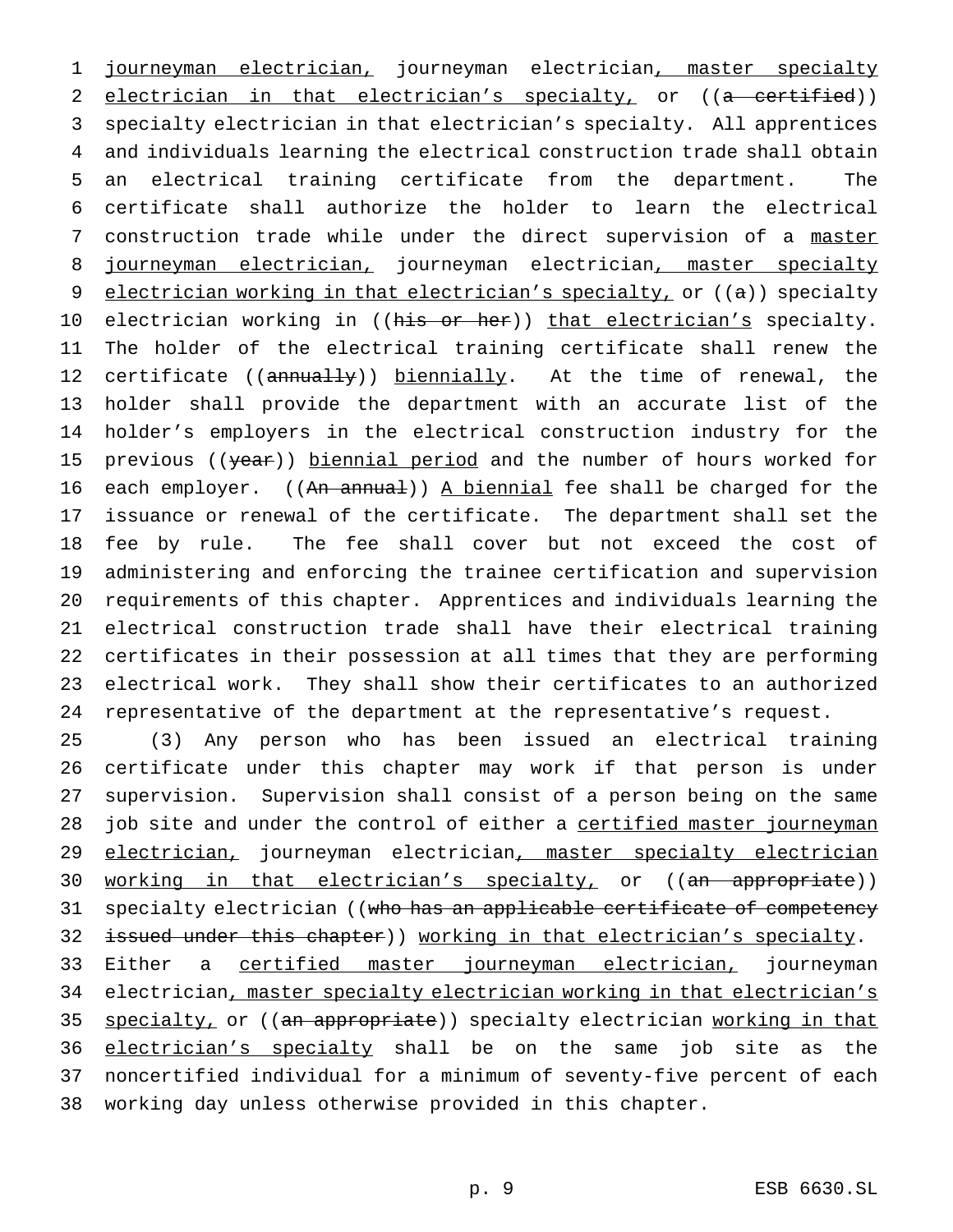1 (4) The ratio of noncertified individuals to certified master 2 journeymen electricians, journeymen electricians, master specialty 3 electricians, or specialty electricians ((working)) on ((a)) any one 4 job site ((shall be)) is as follows:

5 (a) When working as a specialty electrician, not more than two 6 noncertified individuals ((working on any one job site)) for every 7 certified master specialty electrician working in that electrician's 8 specialty, specialty electrician working in that electrician's 9 specialty, master journeyman electrician, or journeyman electrician 10 ((working as a specialty electrician)), except that the ratio 11 requirements are one certified master specialty electrician working in 12 that electrician's specialty, specialty electrician working in that 13 electrician's specialty, master journeyman electrician, or journeyman 14 electrician working as a specialty electrician to no more than four 15 students enrolled in and working as part of an electrical construction 16 program at public community or technical colleges, or not-for-profit 17 nationally accredited trade or technical schools licensed by the work 18 force training and education coordinating board under chapter 28C.10 19 RCW. In meeting the ratio requirements for students enrolled in an 20 electrical construction program at a trade school, a trade school may 21 receive input and advice from the electrical board; and

22 (b) When working as a journeyman electrician, not more than one 23 noncertified individual ((working on any one job site)) for every 24 certified master journeyman electrician or journeyman electrician, 25 except that the ratio requirements shall be one certified master 26 journeyman electrician or journeyman electrician to no more than four 27 students enrolled in and working as part of an electrical construction 28 program at public community or technical colleges, or not-for-profit 29 nationally accredited trade or technical schools licensed by the work 30 force training and education coordinating board under chapter 28C.10 31 RCW. In meeting the ratio requirements for students enrolled in an 32 electrical construction program at a trade school, a trade school may 33 receive input and advice from the electrical board.

 An individual who has a current training certificate and who has successfully completed or is currently enrolled in an approved apprenticeship program or in an electrical construction program at public community or technical colleges, or not-for-profit nationally accredited technical or trade schools licensed by the work force training and education coordinating board under chapter 28C.10 RCW, may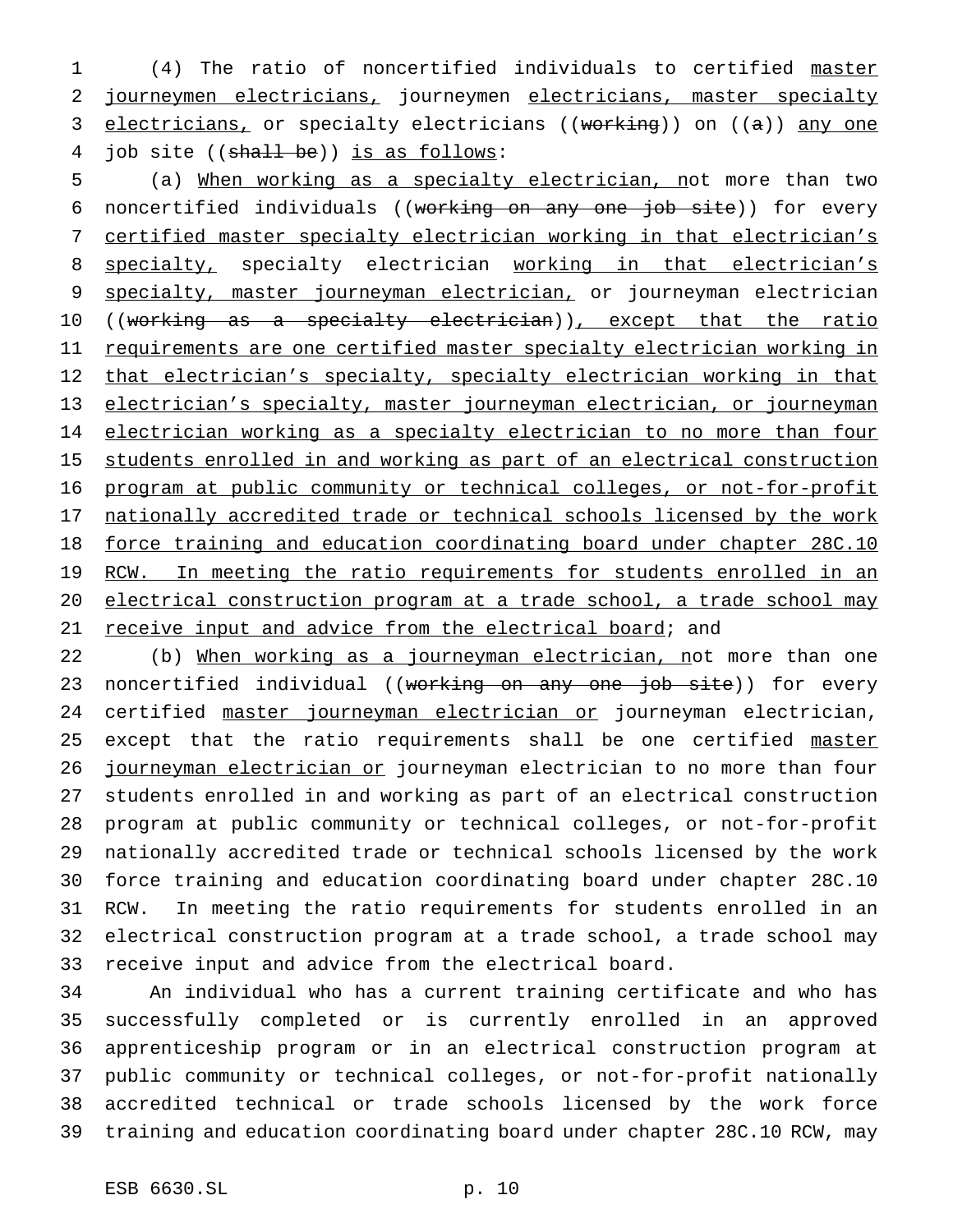work without direct on-site supervision during the last six months of meeting the practical experience requirements of this chapter.

 (5) For the residential (as specified in WAC 296-46A-930(2)(a)), pump and irrigation (as specified in WAC 296-46A-930(2)(b)(i)), sign (as specified in WAC 296-46A-930(2)(c)), limited energy (as specified in WAC 296-46A-930(2)(e)(i)), nonresidential maintenance (as specified in WAC 296-46A-930(2)(f)(i)), restricted nonresidential maintenance as determined by the department in rule, or other new nonresidential specialties, not including appliance repair, as determined by the department in rule, either a master journeyman electrician, journeyman electrician, master specialty electrician working in that electrician's 12 specialty, or specialty electrician working in that electrician's specialty must be on the same job site as the noncertified individual 14 for a minimum of seventy-five percent of each working day. Other 15 specialties must meet the requirements specified in RCW 16 19.28.191(1)(f)(ii). When the ratio of certified electricians to noncertified individuals on a job site is one certified electrician to three or four noncertified individuals, the certified electrician must: (a) Directly supervise and instruct the noncertified individuals and the certified electrician may not directly make or engage in an electrical installation; and

22 (b) Be on the same job site as the noncertified individual for a minimum of one hundred percent of each working day.

 (6) The electrical contractor shall accurately verify and attest to the electrical trainee hours worked by electrical trainees on behalf of the electrical contractor.

 **Sec. 5.** RCW 19.28.191 and 1997 c 309 s 3 are each amended to read as follows:

 (1) Upon receipt of the application, the department shall review the application and determine whether the applicant is eligible to take 31 an examination for the master journeyman electrician, journeyman 32 electrician, master specialty electrician, or specialty electrician certificate of competency.

 (a) Before July 1, 2005, an applicant who possesses a valid journeyman electrician certificate of competency in effect for the previous four years and a valid general administrator's certificate may apply for a master journeyman electrician certificate of competency without examination.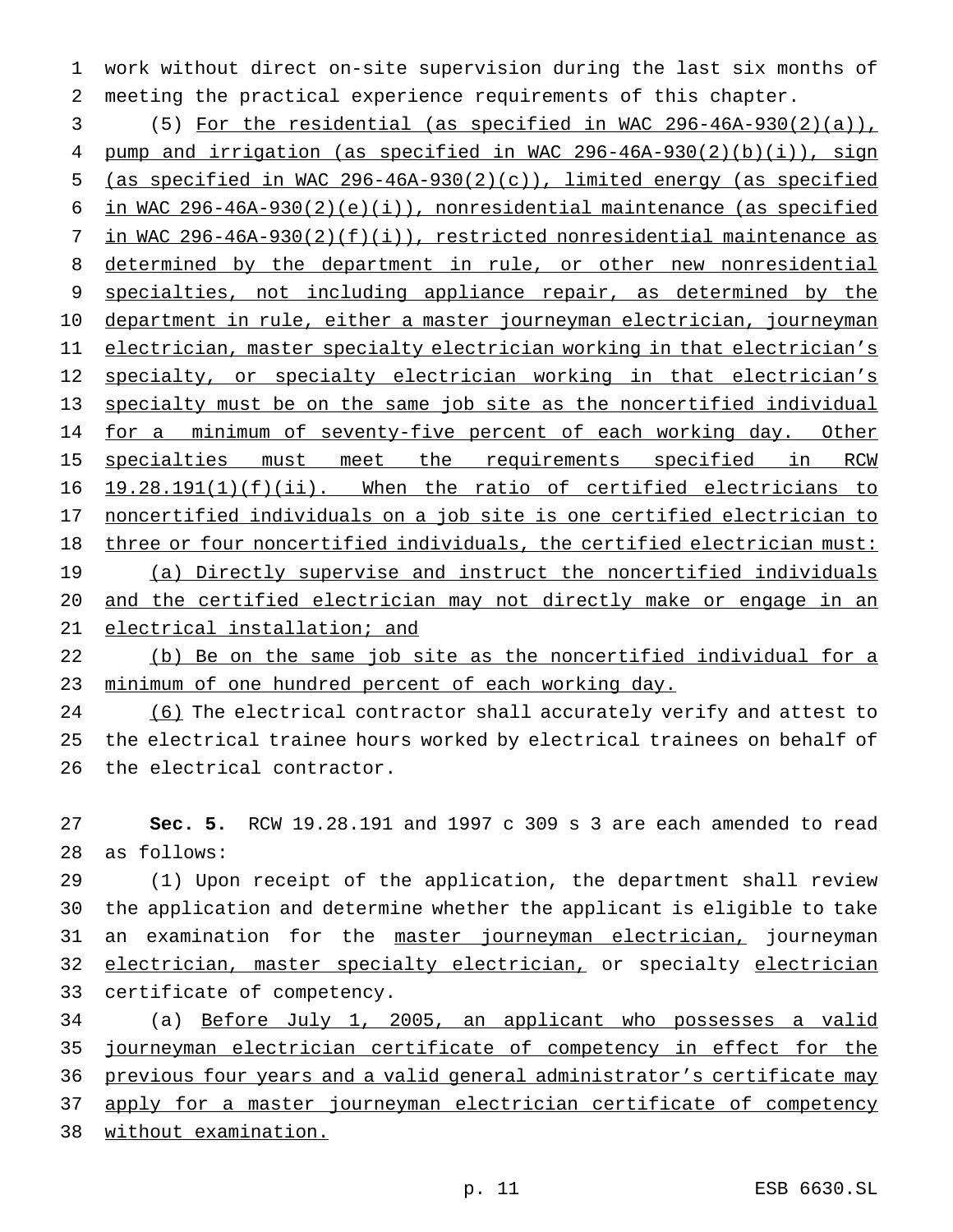(b) Before July 1, 2005, an applicant who possesses a valid specialty electrician certificate of competency, in the specialty 3 applied for, for the previous two years and a valid specialty 4 administrator's certificate, in the specialty applied for, may apply for a master specialty electrician certificate of competency without examination.

7 (c) To be eligible to take the examination for a master journeyman 8 electrician certificate of competency the applicant must have possessed 9 a valid journeyman electrician certificate of competency for four 10 years.

11 (d) To be eligible to take the examination for a master specialty 12 electrician certificate of competency the applicant must have possessed 13 a valid specialty electrician certificate of competency, in the 14 specialty applied for, for two years.

15 (e) To be eligible to take the examination for a journeyman 16 certificate of competency the applicant must have:

17 (i) Worked in the electrical construction trade for a minimum of 18 ((four years employed full time)) eight thousand hours, of which ((two 19 years)) four thousand hours shall be in industrial or commercial 20 electrical installation under the supervision of a master journeyman 21 electrician or journeyman electrician and not more than a total of 22 ((two years)) four thousand hours in all specialties under the 23 supervision of a ((journeyman electrician or an appropriate specialty 24 electrician)) master journeyman electrician, journeyman electrician, 25 master specialty electrician working in that electrician's specialty, 26 or specialty electrician working in that electrician's specialty. 27 Speciality electricians with less than a four thousand hour work 28 experience requirement cannot credit the time required to obtain that 29 specialty towards qualifying to become a journeyman electrician; or

30 (ii) Successfully completed an apprenticeship program approved 31 under chapter 49.04 RCW for the electrical construction trade.

 $32$  (((b))) <u>(f)</u> To be eligible to take the examination ((to become)) 33 for a specialty electrician certificate of competency the applicant 34 ((shall)) must have:

 (i) Worked in ((that specialty of the electrical construction trade, under the supervision of a journeyman electrician or an appropriate specialty electrician, for a minimum of two years employed  $full - time)$ ) the residential (as specified in WAC 296-46A-930(2)(a)), pump and irrigation (as specified in WAC 296-46A-930(2)(b)(i)), sign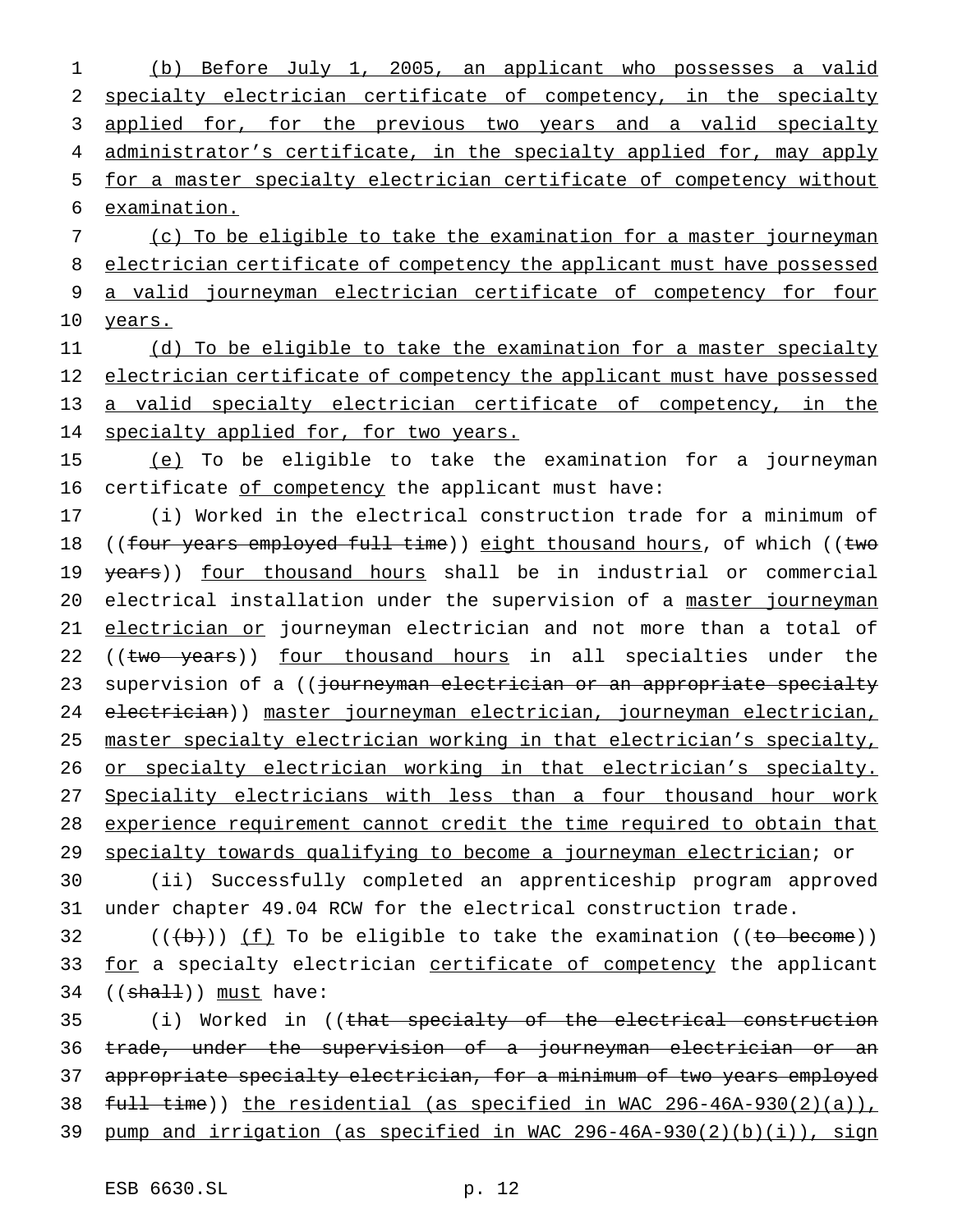(as specified in WAC 296-46A-930(2)(c)), limited energy (as specified in WAC 296-46A-930(2)(e)(i)), nonresidential maintenance (as specified in WAC 296-46A-930(2)(f)(i)), restricted nonresidential maintenance as 4 determined by the department in rule, or other new nonresidential specialties as determined by the department in rule under the supervision of a master journeyman electrician, journeyman electrician, master specialty electrician working in that electrician's specialty, or specialty electrician working in that electrician's specialty for a 9 minimum of four thousand hours; or

10 (ii) Worked in the appliance repair specialty as determined by the 11 department in rule or a specialty other than the designated specialties 12 in (f)(i) of this subsection for a minimum of the initial ninety days, 13 or longer if set by rule by the department. The initial period must be 14 spent under one hundred percent supervision of a master journeyman 15 electrician, journeyman electrician, master specialty electrician 16 working in that electrician's specialty, or specialty electrician 17 working in that electrician's specialty. After this initial period, a 18 person may take the specialty examination. If the person passes the 19 examination, the person may work unsupervised for the balance of the 20 minimum hours required for certification. A person may not be 21 certified as a specialty electrician in the appliance repair specialty 22 or in a specialty other than the designated specialities in (f)(i) of 23 this subsection, however, until the person has worked a minimum of two 24 thousand hours in that specialty, or longer if set by rule by the 25 department; or

26 (iii) Successfully completed an approved apprenticeship program 27 under chapter 49.04 RCW for the applicant's specialty in the electrical 28 construction trade.

29 (((e)) (g) Any applicant for a journeyman electrician certificate 30 of competency who has successfully completed a two-year program in the electrical construction trade at public community or technical colleges, or not-for-profit nationally accredited technical or trade schools licensed by the work force training and education coordinating board under chapter 28C.10 RCW may substitute up to two years of the technical or trade school program for two years of work experience under a master journeyman electrician or journeyman electrician. The applicant shall obtain the additional two years of work experience required in industrial or commercial electrical installation prior to the beginning, or after the completion, of the technical school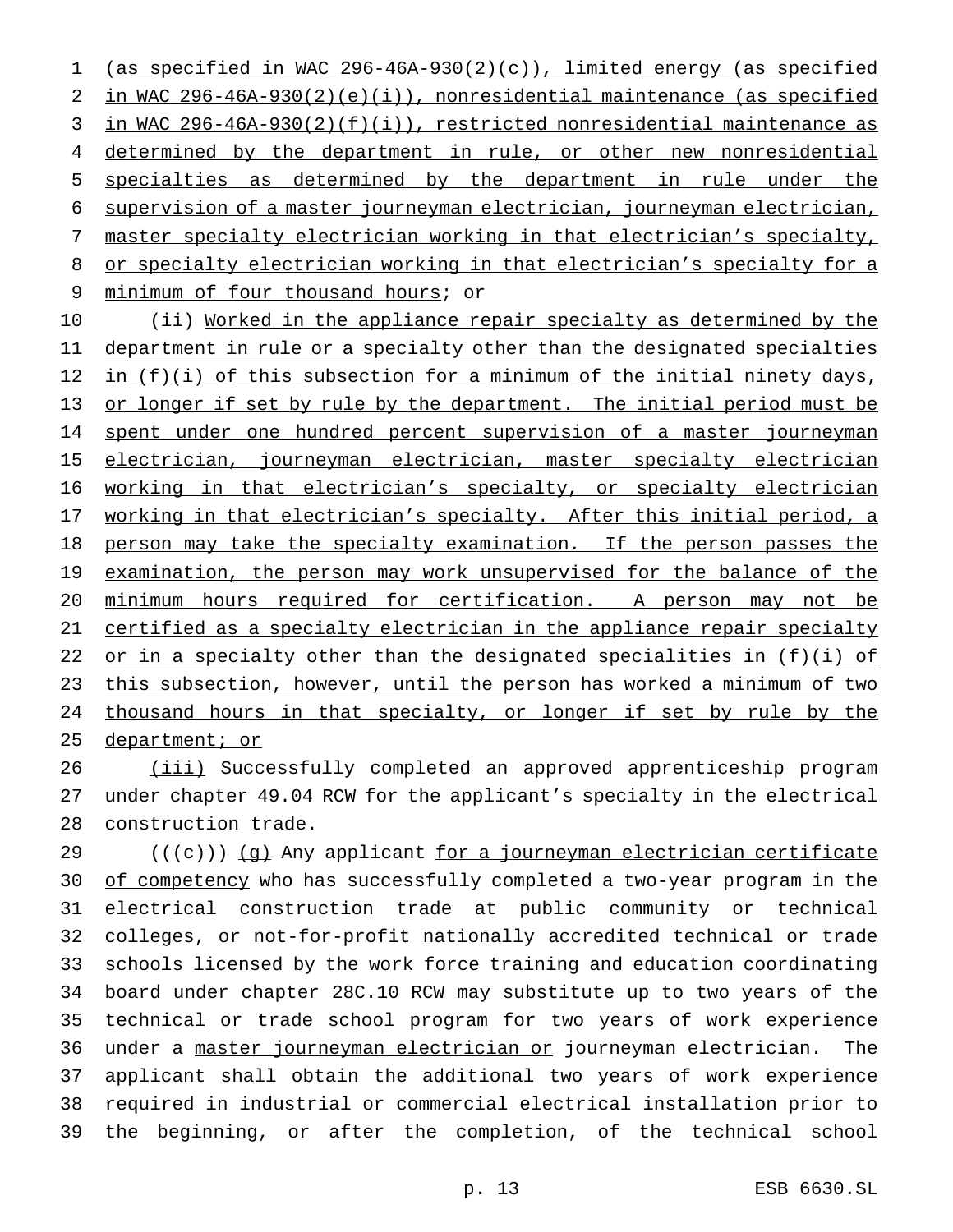program. Any applicant who has received training in the electrical construction trade in the armed service of the United States may be eligible to apply armed service work experience towards qualification 4 to take the examination for the journeyman electrician certificate of competency.

 $($   $((\dagger d))$  (h) An applicant for a specialty electrician certificate of competency who, after January 1, 2000, has successfully completed a two-year program in the electrical construction trade at a public community or technical college, or a not-for-profit nationally accredited technical or trade school licensed by the work force training and education coordinating board under chapter 28C.10 RCW, may substitute up to one year of the technical or trade school program for one year of work experience under a master journeyman electrician, journeyman electrician, master specialty electrician working in that 15 electrician's specialty, or specialty electrician working in that 16 electrician's specialty. Any applicant who has received training in 17 the electrical construction trade in the armed services of the United States may be eligible to apply armed service work experience towards 19 qualification to take the examination for an appropriate specialty electrician certificate of competency.

 (i) The department must determine whether hours of training and 22 experience in the armed services or school program are in the 23 electrical construction trade and appropriate as a substitute for hours 24 of work experience. The department must use the following criteria for evaluating the equivalence of classroom electrical training programs and work in the electrical construction trade:

 (i) A two-year electrical training program must consist of three thousand or more hours.

 (ii) In a two-year electrical training program, a minimum of two thousand four hundred hours of student/instructor contact time must be technical electrical instruction directly related to the scope of work of the electrical specialty. Student/instructor contact time includes lecture and in-school lab.

 (iii) The department may not allow credit for a program that accepts more than one thousand hours transferred from another school's 36 program.

 (iv) Electrical specialty training school programs of less than two years will have all of the above student/instructor contact time hours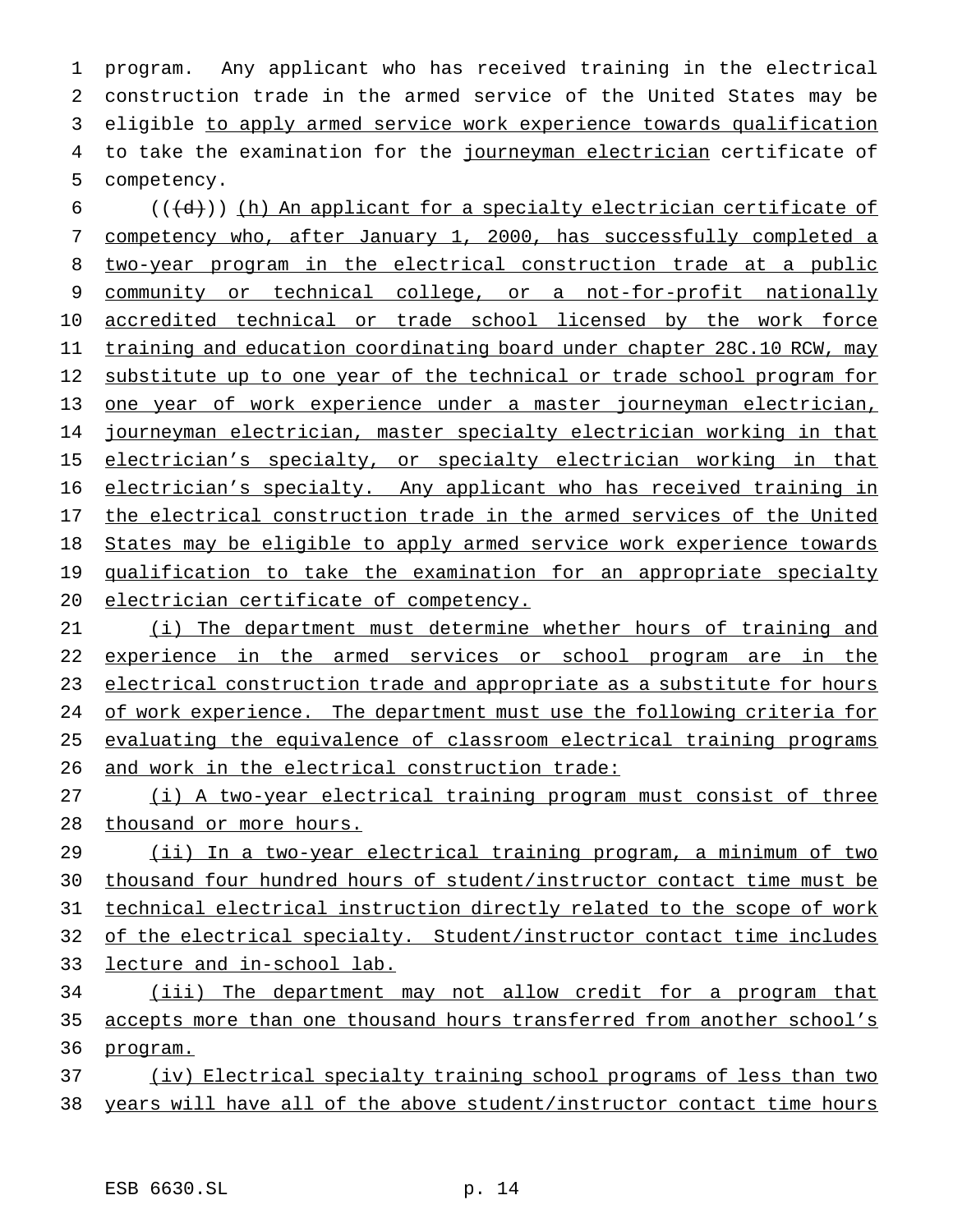1 proportionately reduced. Such programs may not apply to more than fifty percent of the work experience required to attain certification. (v) Electrical training programs of less than two years may not be credited towards qualification for journeyman electrician unless the training program is used to gain qualification for a four thousand hour electrical specialty.

(j) No other requirement for eligibility may be imposed.

 (2) The department shall establish reasonable rules for the examinations to be given applicants for certificates of competency. In establishing the rules, the department shall consult with the board. Upon determination that the applicant is eligible to take the examination, the department shall so notify the applicant, indicating the time and place for taking the examination.

 (3) No noncertified individual may work unsupervised more than one 15 year beyond the date when the trainee would be eligible to test for a certificate of competency if working on a full-time basis after 17 original application for the trainee certificate. For the purposes of this section, full-time basis means two thousand hours.

 **Sec. 6.** RCW 19.28.201 and 2001 c 211 s 13 are each amended to read as follows:

 The department, in coordination with the board, shall prepare an 22 examination to be administered to applicants for master journeyman electrician, journeyman electrician, master specialty electrician, and 24 specialty electrician certificates of competency.

25 The department, with the consent of the board, may enter into a contract with a professional testing agency to develop, administer, and score electrician certification examinations. The department may set 28 the examination fee by contract with the professional testing agency. 29 The department must, at least four times annually, administer the examination to persons eligible to take it under RCW 19.28.191. The 31 fee must cover, but not exceed, the costs of preparing and administering the examination.

33 The department must certify the results of the examination upon the terms and after such a period of time as the department, in cooperation 35 with the board, deems necessary and proper.

 (1)(a) The master electrician's certificates of competency examinations must include questions from the following categories to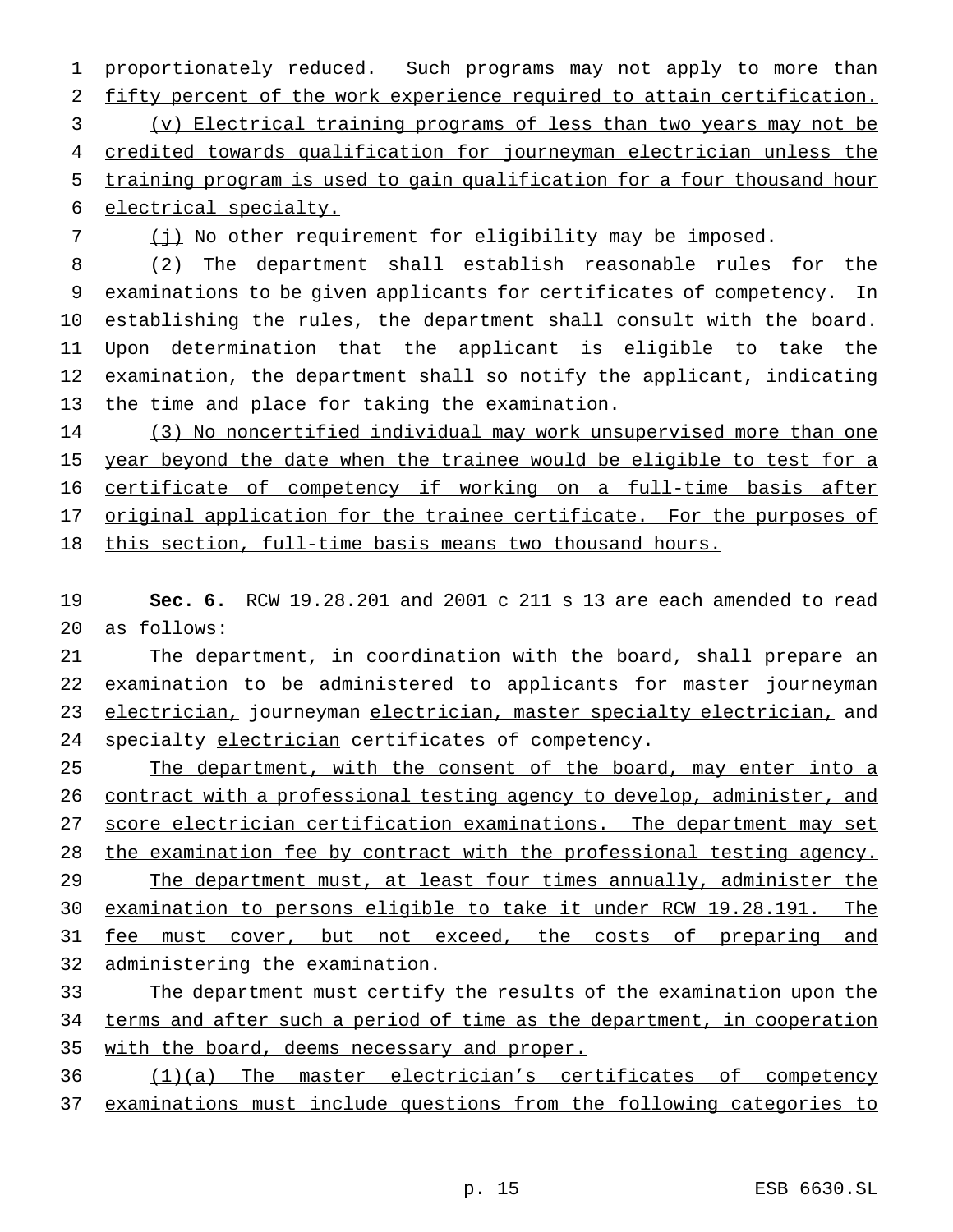ensure proper safety and protection for the general public: (i) Safety; (ii) the state electrical code; and (iii) electrical theory.

 (b) A person may take the master electrician examination as many 4 times as necessary without limit. All applicants must, before taking the examination, pay the required examination fee to the agency administering the examination.

 (2) The journeyman electrician and specialty electrician 8 examinations shall be constructed to determine:

 $((+1))$   $(a)$  Whether the applicant possesses varied general knowledge of the technical information and practical procedures that are identified with the status of journeyman electrician or specialty electrician; and

13 ( $(\frac{1}{2})$ ) (b) Whether the applicant is sufficiently familiar with the applicable electrical codes and the rules of the department pertaining to electrical installations and electricians.

16 ((The department shall, at least four times annually, administer the examination to persons eligible to take it under RCW 19.28.191. A 18 person may take the journeyman or specialty test as many times as necessary without limit. All applicants shall, before taking the examination, pay the required examination fee to the agency administering the examination. The fee shall cover but not exceed the 22 costs of preparing and administering the examination.

23 The department shall certify the results of the examination upon 24 such terms and after such a period of time as the department, in 25 cooperation with the board, deems necessary and proper.

 (3) The department upon the consent of the board may enter into a 27 contract with a professional testing agency to develop, administer, and score journeyman and/or specialty electrician certification 29 examinations. The department may set the examination fee by contract 30 with the professional testing agency.))

31 A person may take the examination as many times as necessary without limit. All applicants must, before taking the examination, pay the required examination fee to the agency administering the examination.

 **Sec. 7.** RCW 19.28.211 and 2001 c 211 s 14 are each amended to read as follows:

 (1) The department shall issue a certificate of competency to all applicants who have passed the examination provided in RCW 19.28.201,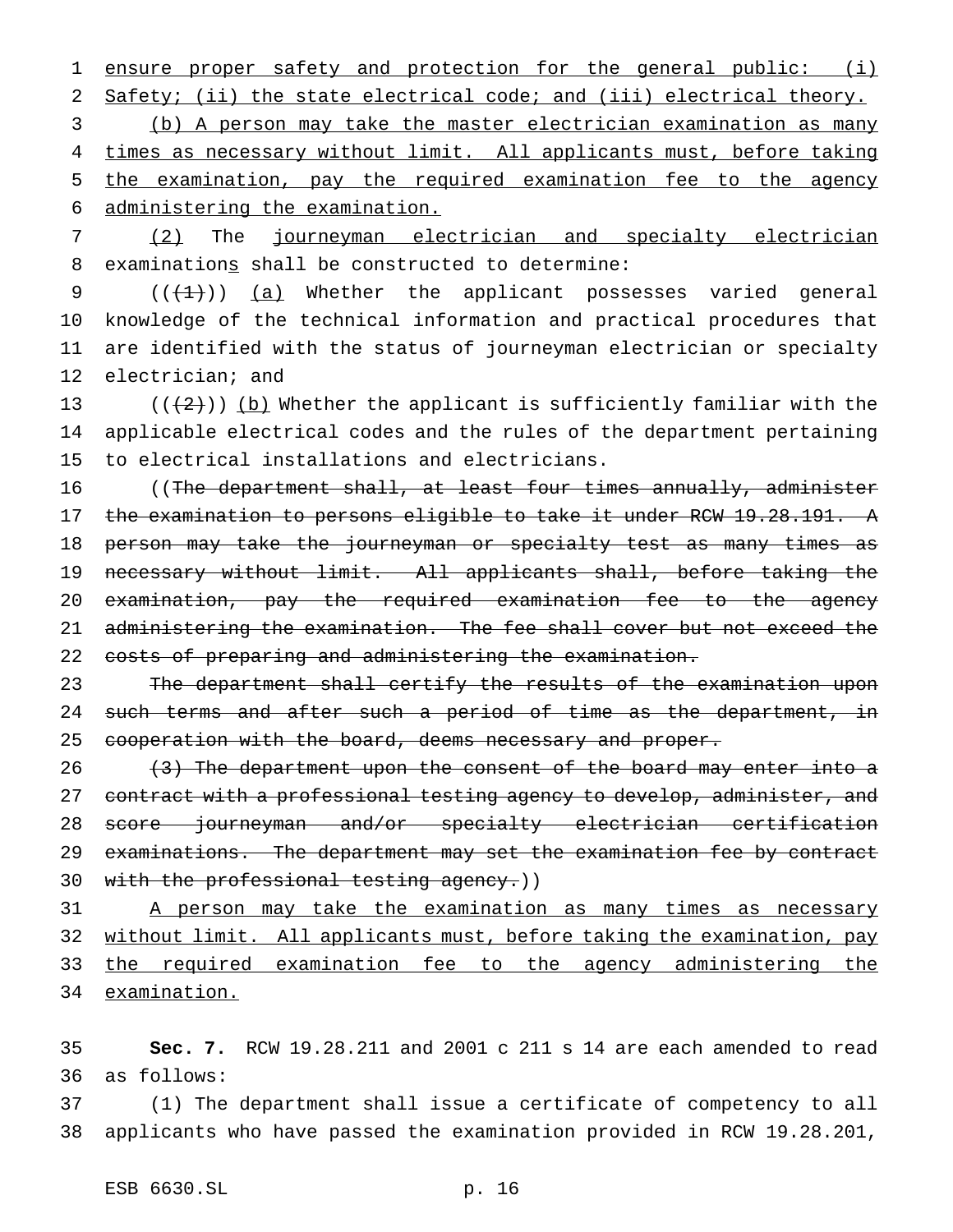and who have complied with RCW 19.28.161 through 19.28.271 and the rules adopted under this chapter. The certificate shall bear the date of issuance, and shall expire on the holder's birthday. The certificate shall be renewed every three years, upon application, on or before the holder's birthdate. A fee shall be assessed for each certificate and for each annual renewal.

 (2) If the certificate holder demonstrates to the department that he or she has satisfactorily completed an annual eight-hour continuing education course, the certificate may be renewed without examination by appropriate application unless the certificate has been revoked, suspended, or not renewed within ninety days after the expiration date. (a) The contents and requirements for satisfactory completion of the continuing education course shall be determined by the director and approved by the board.

 (b) The department shall accept proof of a certificate holder's satisfactory completion of a continuing education course offered in another state as meeting the requirements for maintaining a current Washington state certificate of competency if the department is satisfied the course is comparable in nature to that required in Washington state for maintaining a current certificate of competency.

 (3) If the certificate is not renewed before the expiration date, the individual shall pay twice the usual fee. The department shall set the fees by rule for issuance and renewal of a certificate of competency. The fees shall cover but not exceed the costs of issuing the certificates and of administering and enforcing the electrician certification requirements of this chapter.

 (4) The certificates of competency and temporary permits provided for in this chapter grant the holder the right to work in the 29 electrical construction trade as a master electrician, journeyman electrician, or specialty electrician in accordance with their provisions throughout the state and within any of its political subdivisions without additional proof of competency or any other license, permit, or fee to engage in such work.

 **Sec. 8.** RCW 19.28.241 and 2001 c 211 s 17 are each amended to read as follows:

 (1) The department may revoke any certificate of competency upon the following grounds:

(a) The certificate was obtained through error or fraud;

p. 17 ESB 6630.SL